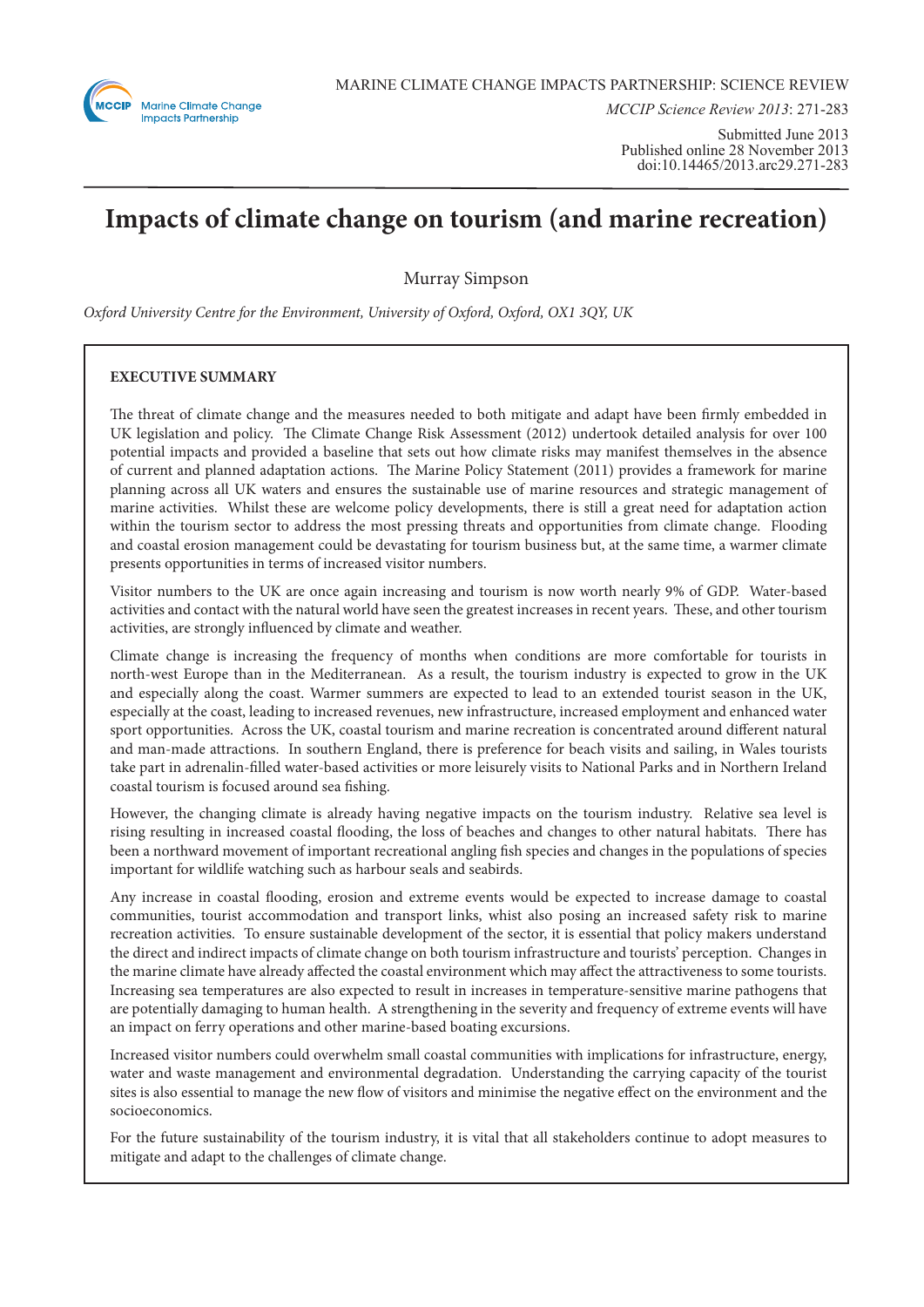## **INTRODUCTION**

Since the assessment in 2010, there have been a number of UK-based research, legislation and policy developments of relevance. The Climate Change Act 2008 created a framework for building the UK's ability to adapt to climate change. One of the Act's requirements was to produce the Climate Change Risk Assessment (CCRA) which was published in January 2012. Each country must now also develop a National Adaptation Programme (NAP) to address the most pressing climate change risks identified through the CCRA. Both the CCRA and the NAP must be reviewed and updated every five years.

The CCRA reviewed the evidence for over 700 potential impacts of climate change in a UK context and detailed analysis was undertaken for over 100 of these across 11 key sectors (Defra, 2012a). The climate change risks and opportunities are presented in terms of potential magnitude of risk, how magnitude varies over time and the overall confidence in the findings of the assessment. The work provides a baseline that sets out how climate risks may manifest themselves in the absence of current and planned adaptation actions. In response, the CCRA UK Government Report sets out the main priorities for adaptation in the UK under five themes<sup>1</sup> (HM Government, 2012).

The UK National Ecosystem Assessment (NEA), published in June 2011, provides an independent and comprehensive overview of the state and value of the UK's natural environment and ecosystem services. The total value of ecosystem services provided by the UK's coast is estimated at £48 billion, equivalent to 3.46% of Global National Income (GNI) (UK NEA, 2011). Tourism, leisure and coastal defence are the ecosystem services of greatest financial value but the relative importance of each differs according to location (ibid).

Charting Progress 2 is a comprehensive report on the state of the UK seas and describes progress since the publication of Charting Progress in 2005 (UK Marine Monitoring and Assessment Strategy (UKMMAS) Community, 2010). The report provides information on the extent to which human uses and pressures, such as climate change, are having an impact on the seas. Climate change has led to the average sea-level rise around the UK coast rising by about 14cm since the start of the 20th Century (UKMMAS Community, 2010). In addition, Charting Progress 2 is the first UK-wide assessment linking economic productivity with the pressure footprints on marine industries.

The Marine and Coastal Access Act 2009 requires the creation of Marine Conservation Zones (MCZ) - a new type of MPA to protect nationally important habitats and wildlife. The Act applies to inshore waters (from coast to 12 nautical miles (nm)) in England and Wales and in offshore waters (12nm to 200nm) all around the UK. There is also the

Marine (Scotland) Act 2010 and a proposed Northern Ireland Marine Bill. MCZs offer a flexible approach whereby the level of protection can be tailored for each site, from locations with minimal restriction through to highly protected areas from which all damaging activities are excluded. In England, Natural England and Joint Nature Conservation Committee (JNCC) have set up four regional MCZ Projects<sup>2</sup> that are tasked with bringing together stakeholders to recommend MCZs in English inshore waters and adjacent UK offshore waters.

In March 2011, the Marine Policy Statement was adopted jointly by the Secretary of State, Scottish Ministers, Welsh Ministers and the Department of the Environment Northern Ireland. The Marine Policy Statement provides a framework for marine planning across all UK waters and ensures the sustainable use of marine resources and strategic management of marine activities from renewable energy to nature conservation, and from fishing to recreation and tourism (HM Government, 2011a). The process of marine planning will achieve integration between different objectives and manage competing demands on the marine area through taking a spatial planning approach to management. Marine Plans will be based on a sound evidence base and will ensure that different and potentially competing activities can best be managed to the achievement of sustainable development. Appropriate marine planning will provide an important tool for meeting the long term challenges posed by climate change.

# **1. WHAT IS ALREADY HAPPENING?**

Although affected by the global economic crisis, tourism remains one of the world's most valuable economic sectors. In 2011, there were 30.8 million overseas visits to the UK but, despite a few years of growth, it is yet to reach the previous high of 32.8 million visitors in 2007 (Office for National Statistics (ONS), 2012). In 2009, tourism was worth £115.4 billion to the UK economy, equivalent to 8.9% of total UK Gross Domestic Product (GDP) (Deloitte and Oxford Economics, 2010).

# **1.1 In coastal England: the Northern North Sea (part), Southern North-Sea, the Eastern English Channel and the Western English Channel**

Tourism, in 2009, was worth £96.7bn to the English economy, equating to 8% of GDP (Deloitte and Oxford Economics, 2010). Tourism continues to be heavily concentrated in the London area (ONS, 2012). However, coastal attractions in England saw an overall increase in visitor numbers of 1% in 2011 (compared to 2010) and a gross revenue increase of 5% (Visit England, 2012). The breakdown across the country demonstrates more mixed fortunes. The east saw a four per cent increase in visitor numbers to coastal attractions whilst the south east andsouth west both saw a 2% increase (ibid). However, the north east experienced an 11% decline and the

<sup>&</sup>lt;sup>1</sup>Agriculture and forestry; Business, industries and services; Health and wellbeing; Natural environment; and Buildings and infrastructure.

<sup>2</sup> Net Gain (English part of North Sea, and offshore area); Balanced Seas (Eastern English Channel); Finding Sanctuary (South West England); and Irish Sea Conservation Zone (English and offshore parts of Irish Sea).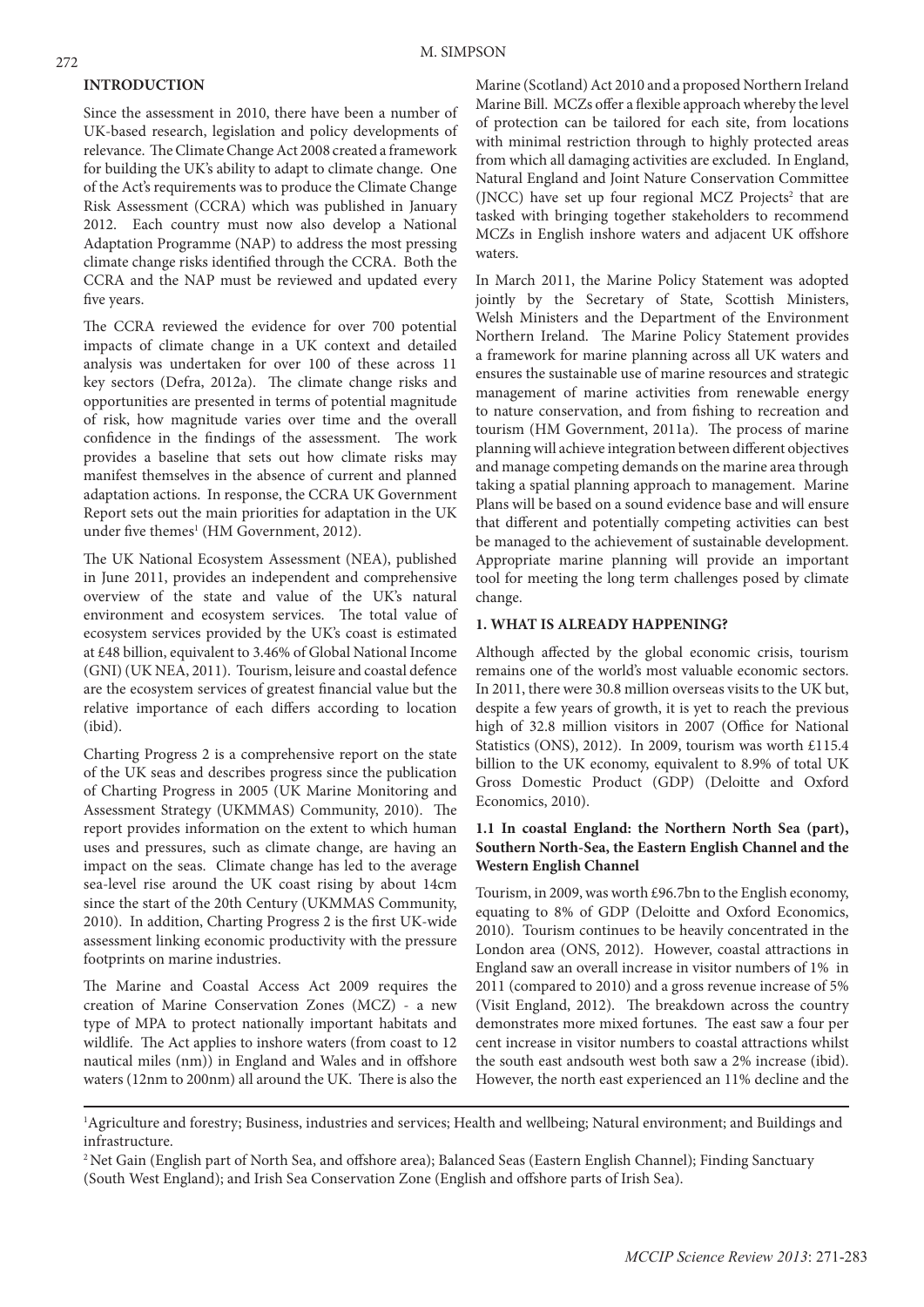north west a 3% reduction (ibid). Despite that, between 2006 and 2009, nearly a quarter of all international tourist visits to the north east and the north west involved a visit to the coast with this figure increasing to 37% for the South East and 48% for the South West (Visit Britain, 2012).

Tourism on the English coasts traditionally mostly occurs during the summer months. In 2011/2012, 10% of the 2.73 billion visits by English residents to the natural environment were taken in coastal locations, including 153 million visits to a beach and 90 million visits to 'other coastline' (Natural England, 2012). The survey also found that the average duration of a visit to the natural environment was 1 hour, 58 minutes but 43% of visits to coastal locations and 32% of visits to 'other coastline' lasted three hours or more (ibid). In addition, recently there has been an increasing demand for experiences with the natural world. The north west of England had an 18% increase in the number of visitors to wildlife attractions in 2011 (compared to the previous year) (Visit England, 2012).

Coastal margins habitats have declined in total area by about 10% across the UK due to development, including tourism, and coastal squeeze (UK NEA, 2011). In low-lying coastal regions of England, 40 to 100 hectares of saltmarsh are being lost each year through coastal squeeze as human pressures restrict the landward migration of saltmarsh (UKMMAS Community, 2010).

The sea can provide a variety of tourism and recreational activities that will vary between areas including sailing, diving, sea angling, kayaking, surfing and wildlife experiences. Currently, little is known about the impact of marine climate change on coastal tourism and marine recreation in England. However, changes to the coastal environment have been noticed during the past few years. A general warming of the region and, in particular the sea surface temperature, allow the beaches and coastlines to become very attractive in summer. Coastal water temperature around the UK has increased by about 0.7°C in the last 30 years (Murphy *et al*, 2009). However, sea-level rise, increase in wave height and storm surge have all enhanced coastal erosion and, as a result, more than 25% of the shore is being severely eroded. Fish and Moore (2005) suggest that cliff erosion and instability is increasing around the UK and that climate change is one of the primary drivers of this change. Extreme events have become more frequent with storms and floods becoming more common and more intense (Murphy *et al*., 2009).

To date, climate change has had a relatively small impact on the UK's biodiversity and ecosystems although it has, for example, affected species ranges. There has been an observed northward movement of both exploited and non-exploited fish species in the North Sea which is attributed to climate change (UKMMAS Community, 2010).

Since 2005, there has been an increase in the population of grey seals in the northern and southern North Sea areas but for the Eastern and Western Channels the populations are stable but experiencing some problems (UKMMAS Community, 2010). The picture is more mixed for cetaceans and harbour seals. In the Northern Sea regions, harbour seal

numbers are declining. Across the four Charting Progress regions (Defra, 2005), the populations are stable but in the Eastern Channel there are many problems for the species (UKMMAS Community, 2010). Seals and cetaceans are popular species for wildlife-watching experiences. Any future changes in the populations will negatively affect this element of the tourism industry.

# **1.2 In the Irish Sea: coastal Wales, Isle of Man and coastal Northern Ireland**

# **Wales**

Tourism is a fundamental part of economic prosperity and job creation in Wales and, in 2009, the industry was worth £6.2bn to the economy or 13.3% of GDP (Deloitte and Oxford Economics, 2010). Beautiful landscapes and coastlines are the very foundation of the industry (Welsh Assembly Government, 2007). In 2011, Wales received 0.9 million international visitors (ONS, 2012) and between 2006 and 2009, 37% of international holiday tourists to Wales visited the coast with 31% participating in sports activities (Visit Britain, 2012).

In 2000, the Welsh Assembly Government, through the Welsh Tourist Board, launched a strategic initiative, repositioning Wales as a short-break activity tourism destination and promoting coastal activities (Wales Tourist Board, 2000). Activities in Wales include water sports such as surfing, diving and climbing as well as fishing and boating. This strategy has proved effective and tourism has increased (ONS, 2009). Over the same time, there have also been slight, but significant improvements in summer weather conditions (Jenkins *et al.*, 2007). In 2007, the Welsh Assembly Government then produced Sustainable Tourism which identified that managing and adapting to climate change will be critical to the future of sustainable tourism in Wales (Welsh Assembly Government, 2007).

The Welsh coastline and beaches are a major attraction. However, across the UK, about 3,000km (17% of the total length) of coastline is eroding (Ramsbottom *et al.*, 2012). As a result of climate change in Wales, coastal erosion and sea-level rises have been observed on 23% of the coasts (EUROSION, 2004) potentially having a negative affect on tourism. There has also been considerable loss of sand dune area due to agricultural land claim, forestry, golf courses and tourism (UK NEA, 2011). In addition, flooding is a greater threat in Wales than in the rest of the UK with 20% of the population and one in six properties at risk of coastal, river or some other form of flooding (Defra, 2012b).

The warmer summer months have allowed water sports activities such as surfing to develop extensively and Wales now has many of the UK's most popular surfing sites (e.g. http://www.surfinginwales.co.uk). The demand has increased and surf schools and tour operators have largely extended the season to almost six months of activity during the year. The Irish Sea is more sheltered than other coastal areas of the UK so seasonal differences in wave heights tend to be lower than other locations (Fealy *et al.*, 2006).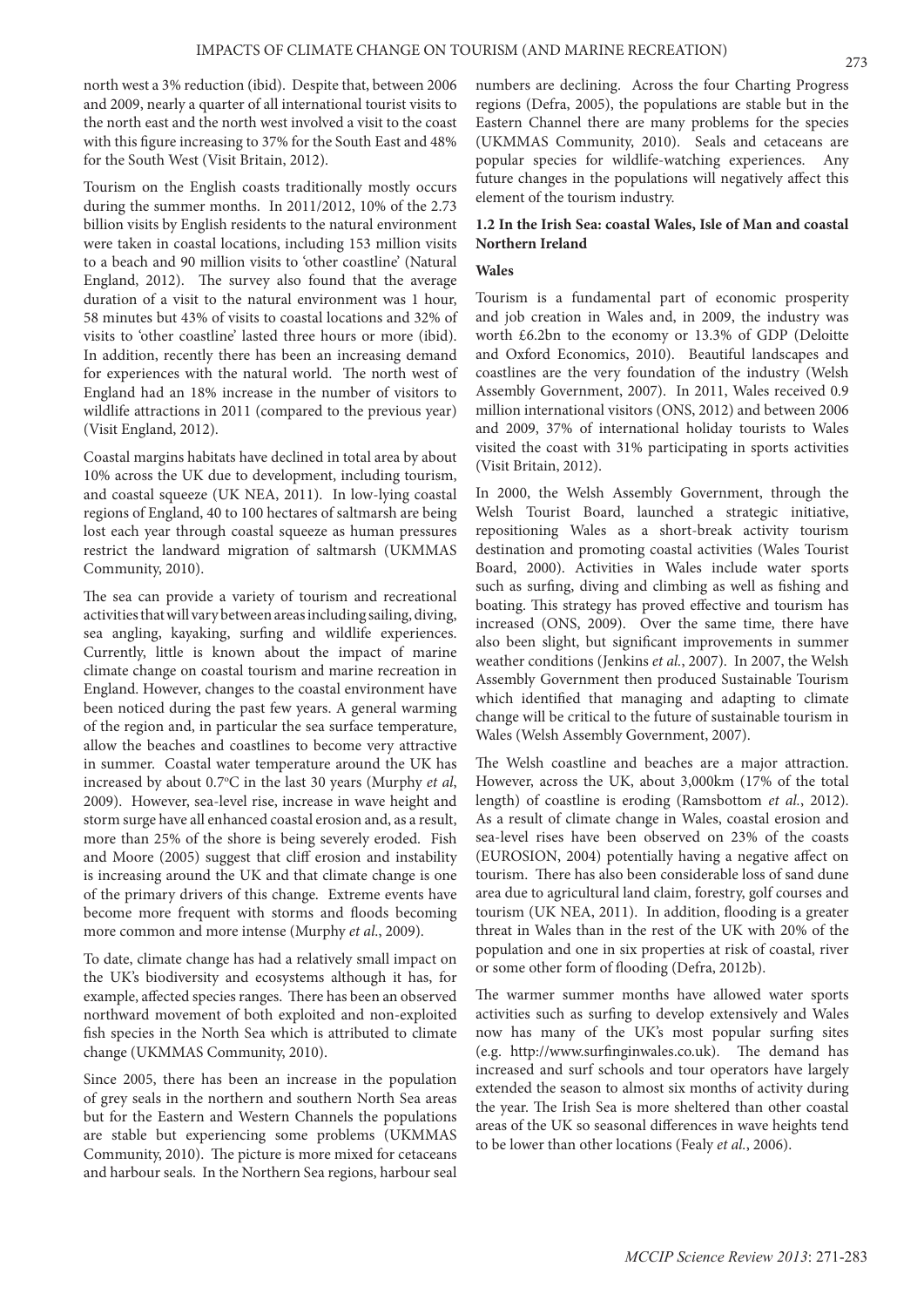### **Isle of Man**

Tourism makes a significant contribution to the island's economy. In 2010, there were 287,000 arrivals and a total visitor spend of £90 million (Isle of Man Government, 2012). A third of the island's visitors come from the north west of England (Isle of Man Treasury, 2010). The Isle of Man has a low population density with a largely undeveloped moorland landscape, rugged coastline and unspoilt beaches, that are very popular for outdoor and water sports. Tourism marketing efforts now emphasise the variety of cultural experiences, historical environments and natural landscapes to be found in close proximity (ibid). The Mission Statement for the islands tourism industry is "To grow the number of visitors and spend by promoting the attractiveness, events and activities that make the Isle of Man a desirable destination" with the strategic aim of being a year-round, distinctive and unique destination (ibid). Targeting those interested in outdoor sports is now a key priority of the tourism strategy. The choice of activities currently provided includes kayaking, sea and river fishing, sailing, "coasteering", windsurfing, mountain biking, diving and wildlife watching.

The Isle of Man has begun to target the timing of events at autumn and spring months to avoid simply displacing existing business during the peak summer months. Outdoorbased events include angling festivals, kayaking events, and the End to End Mountain Bike festival. The Isle of Man would also like to increase the number of cruise ships that visit the island.

Due to the location of the Isle of Man, the Irish Sea is the main factor to consider when dealing with climate of the island. Adverse marine climate change impacts can have a significant effect on the tourism sector. For example, the Douglas Promenade area is the most important area for tourist accommodation and many of its buildings are already susceptible to flooding from storm surges. However, the Isle of Man Tourism Visitor Economy Strategy (Isle of Man Government, 2012) does not include the impact of climate change on tourism infrastructure and attractions as an issue influencing the tourism sector. In addition, climate change is not perceived, by stakeholders, as the main issue to be concerned about even though specific problems, such as accommodation being susceptible to flooding, have been identified (Firth and Hutchins, 2006).

#### **Northern Ireland**

In 2011, there were approximately 12.4 million visits to Northern Ireland visitor attractions (both domestic and international) representing a 5.9% increase on 2010 (Department of Enterprise, Trade and Investment (DETINI), 2012). In 2009, tourism generated  $£1$  billion for the economy (4.9% of GDP) (Deloitte and Oxford Economics, 2010). The coastline of Northern Ireland is characterized by stretches of cliff and rock, tidal inlets and sea loughs, as well as stretches of sandy beaches and dunes. The importance of coastal visitor attractions to tourism in Northern Ireland is demonstrated by the fact that there were more than half a million visits to the Giants Causeway Visitor Centre in 2011 (DETINI, 2012). However, 20% of the coastline is already

suffering from coastal erosion due to sea-level rise and high wave height (EUROSION, 2004).

Since the late 1800s, average temperatures have increased by 1.5°C and, following a fall in relative sea level as a result of isostatic rebound (1910 to 1957), there has been a slight rise in sea level (IPCC, 2007). Over the last century, there have also been alterations in precipitation patterns. In recent years, Northern Ireland has experienced an increase in the frequency and intensity of extreme events (Arkell *et al.*, 2007). As Ireland is dependent on sea and air transport for tourism, it is particularly vulnerable to bad weather in the form of strong winds or gales as tourists are unable to travel.

Tourism is a significant and important market and coastal activity and marine recreation include water sports, boating and yachting and, most importantly, fishing. Fishing for species including salmon, grilse, sea trout, brown trout and sonaghan, in and around Northern Ireland is a major recreational and economic activity (UK NEA, 2011). The unpolluted coastal waters make for an internationally recognized sea fishing sector which is also very popular among the Northern Ireland population.

## **Republic of Ireland**

In 2011, there were 6.2 million overseas visitors to Ireland and, with the inclusion of the domestic holiday market, total tourism revenues were estimated at €5.5 billion (Fáilte Ireland, 2012a). The natural, unspoilt environment and dramatic coastlines are a unique selling point for Ireland. The country prides itself on its clean, green image and in 2010, 85% of visitors surveyed agreed that Ireland is a clean and environmentally green destination (Fáilte Ireland, 2010). Great Britain is Ireland's largest source market for tourism although between 2006 and 2011, the number of trips fell by 27% (Tourism Recovery Task Force, 2012). Following competitive analysis, four experience types were devised including 'getting active in nature' and 'awakening the senses'.

Ireland is not considered a "sun" spot so has to develop and trade on assets which make it unique to other destinations (Fáilte Ireland, 2012a). Not many tourists visit Ireland for a beach holiday but an increasing number are engaging in watersports such as surfing, sea kayaking and sailing. For example, the annual Great Island Kayak race takes place in December. In addition, an estimated, 107,000 overseas visitors engaged in angling while in Ireland in 2011 (Fáilte Ireland (2012b). There are number angling competitions and events throughout the year.

In 2007, 97% of bathing waters in Ireland complied with the minimum EU mandatory standards (Environmental Protection Agency (EPA), 2008). However, only 32% of those surveyed agreed that "the sea off the Irish coast is clean and safe to swim in" (Fáilte Ireland, 2012c).

# **1.3 In coastal Scotland: the West Coast, the Minch and the Northern North Sea**

In 2010, there were 12.4 million domestic (from across the UK) and 2.4 million international trips in Scotland with a total spend of £4.1 billion (VisitScotland, 2012). Many people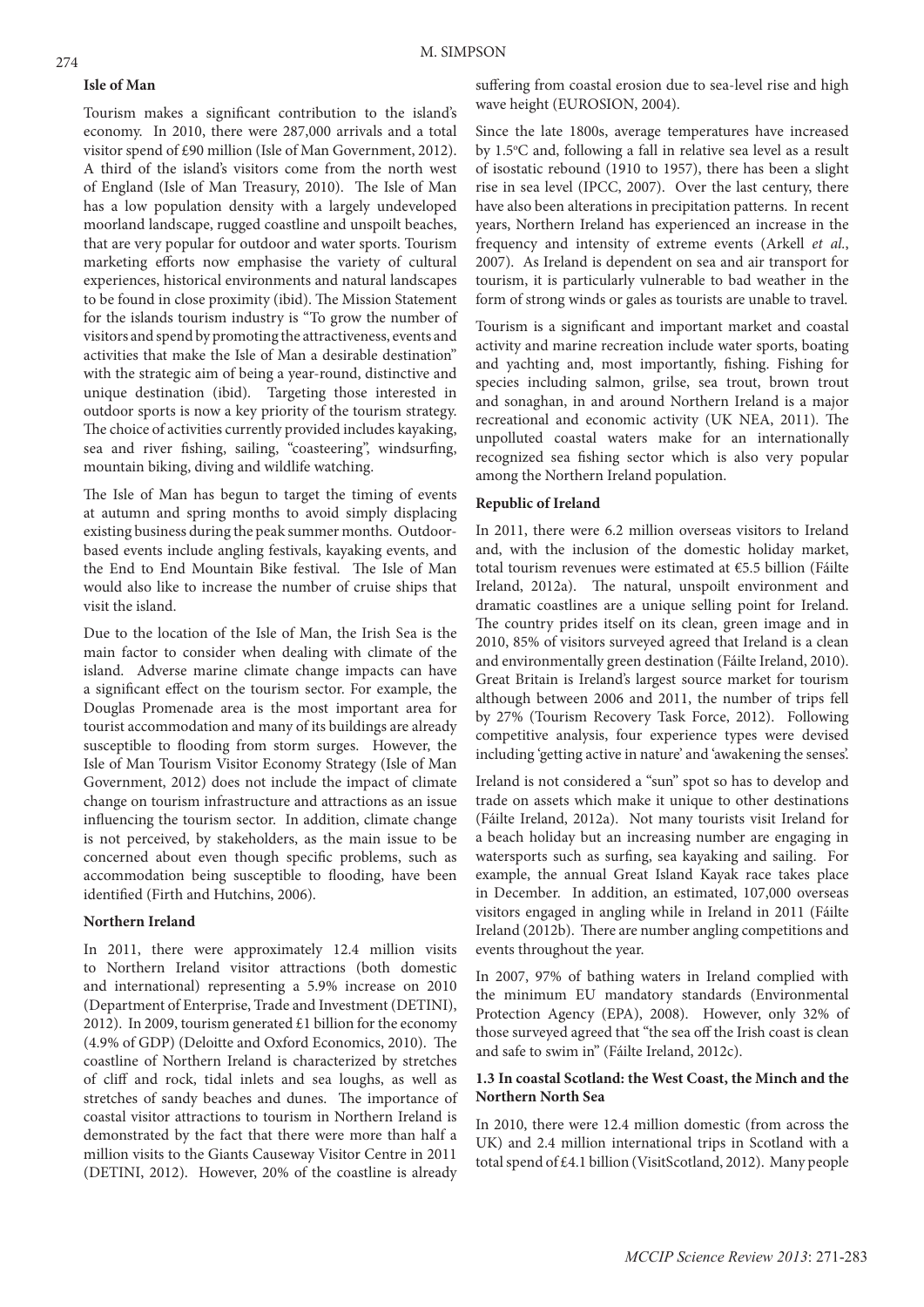visit Scotland for the diverse scenery, dramatic landscapes and natural history. However, the country does suffer from an adverse perception due to the inclement weather.

Coastal tourism is not one of the main segments of Scottish tourism (Viner and Agnew, 1999). The main visitor attractions continue to be the historical sites and museums, hill walking, water sports, golf and wildlife watching. However, of the 360 million visits to the outdoors in 2011 by adults in Scotland, 14% were to beaches and cliffs (TNS Research International, 2012). 41% of international visitors to Scotland, between 2006 and 2009, visited the coast with 37% undertaking sports activities (Visit Britain, 2012). Scotland offers a range of more extreme water-based adventure activities such as kayaking and surfing. These activities greatly depend on the quality of the coastal environment and are influenced by the coastal climate.

Fishing tourism has also always been very popular and is well renowned internationally. Scotland offers a varied sea fishing experience, an abundance of species (including cod, pollack, salmon, bass, skate) coupled with magnificent coastal scenery and the option to fish from both shore and boat.

Many people visit Scotland for wildlife watching both on land (birds) and at sea (whale-watching). Nature-based tourism in Scotland is estimated to provide £1.4 billion in income (Bryden *et al.*, 2010). Worryingly for Scottish tourism, Charting Progress 2 reports a deterioration in conditions for seabirds and, in some parts, a decrease in harbour seal populations (UKMMAS Community, 2010). Changes in the distribution of species could have a significant impact on this element of the tourism industry.

Scotland already experiences wide geographic variations in its climate and the scale of future climate impacts may also differ between Scottish regions. Scotland is the part of the UK where, to date, the annual mean temperature has increased less than in other parts of the country (Defra, 2005). Research has shown that the northern North Sea and the Scottish continental shelf have experienced significantly less warming than other coastal regions (Defra, 2005). Despite this, rising temperatures are already contributing to changes in the distribution of plankton and fish around Scotland, and the seabird populations that rely on them (Scottish Government, 2009). For example, the recent decline in seabird populations, such as black-legged kittiwakes, has been attributed to a change in the abundance of its main food source - the lesser sandeel (Scottish Natural Heritage, 2012).

Due to the large number of islands in the west and north of the UK, Scotland has a disproportionately long coastline (nearly 12,000km) and also about 54% of the inshore (12 nm) marine waters (UK NEA, 2011). Only 12% of the Scottish coasts have experienced coastal erosion (compared to 30% in England and 23% in Wales) (EUROSION, 2004).

## **2. WHAT COULD HAPPEN?**

There are some factors, beyond climate change, that will affect tourism and recreation in marine areas. The high cost of fuel, increasing flight fares and reduced disposable income will

make travelling to and within the UK more expensive. For many, a holiday remains a 'protected purchase' but, in survey conducted in 2011, 42% of respondents reported they would be taking fewer holidays or short breaks in the following 12 months (VisitScotland, 2012). In addition, historically, the weather has not been a primary consideration for visitors to the UK as heritage, culture, the natural environment and visiting friends and family have been more important determinants (Baglee *et al.*, 2012).

# **2.1 In coastal England: the Northern North Sea (part), Southern North-Sea, the Eastern English Channel and the Western English Channel**

Tourism is considered to be a highly climate-sensitive industry (Simpson *et al.*, 2008). As in most parts of the UK, rising summer temperatures and milder 'shoulder' seasons are an opportunity to increase tourism and open up new destinations for both foreign and domestic holiday makers. The tourist season will be extended although the summer will remain the busiest time. This will increase tourism revenue. As the tourism industry is largely dominated by Small and Medium Enterprises (SME) that have a relatively high adaptive capacity, the potential to exploit the opportunities are high (Baglee *et al.*, 2012).

Amelung and Viner (2006) projected a decline in the suitability of the Mediterranean for tourism during the summer and a parallel increase in the suitability for tourism in northern Europe. Visitors may be deterred by the projected uncomfortably high temperatures in southern Europe (Defra, 2012a) and, as a result, the UK may capture some of the European tourism market and there may also be a reduction in outbound tourism (Baglee *et al.*, 2012). There may also be a shift in the regional distribution of tourists as, by 2080, the south of England may have a reduced market share, whilst northern England, Scotland and Wales will have an increased market share (Hamilton and Tol, 2007).

Research using the UK Climate Projections 2009 (UKCP09) for the south west of England explored the likely impact of warming temperatures on tourism comfort in the 2020s and 2050s. Tourism Comfort Index (TCI) scores are projected to improve for the whole region for both the 2020s and 2050s with the greatest improvements for the months of June and September (South West Tourism, 2010). However, whilst more visitors could improve the economy and the employment, it could also mean increased congestion and pressure on natural resources and local infrastructure. The South West Tourism work on the TCI is one of a very limited number of studies and research addressing interactions between climate change and tourism is still in its infancy.

However, increased summer temperatures combined with increased periods spent outdoors may lead to an increased risk of skin cancer cases (HM Government, 2012). Coastal and marine tourism operators will need to be alert to the increased health risks associated with visitors being outside in hotter temperatures and take precautions to minimise any health impacts.

The main pressures on the marine environment and ecosystems are climate change and habitat damage and loss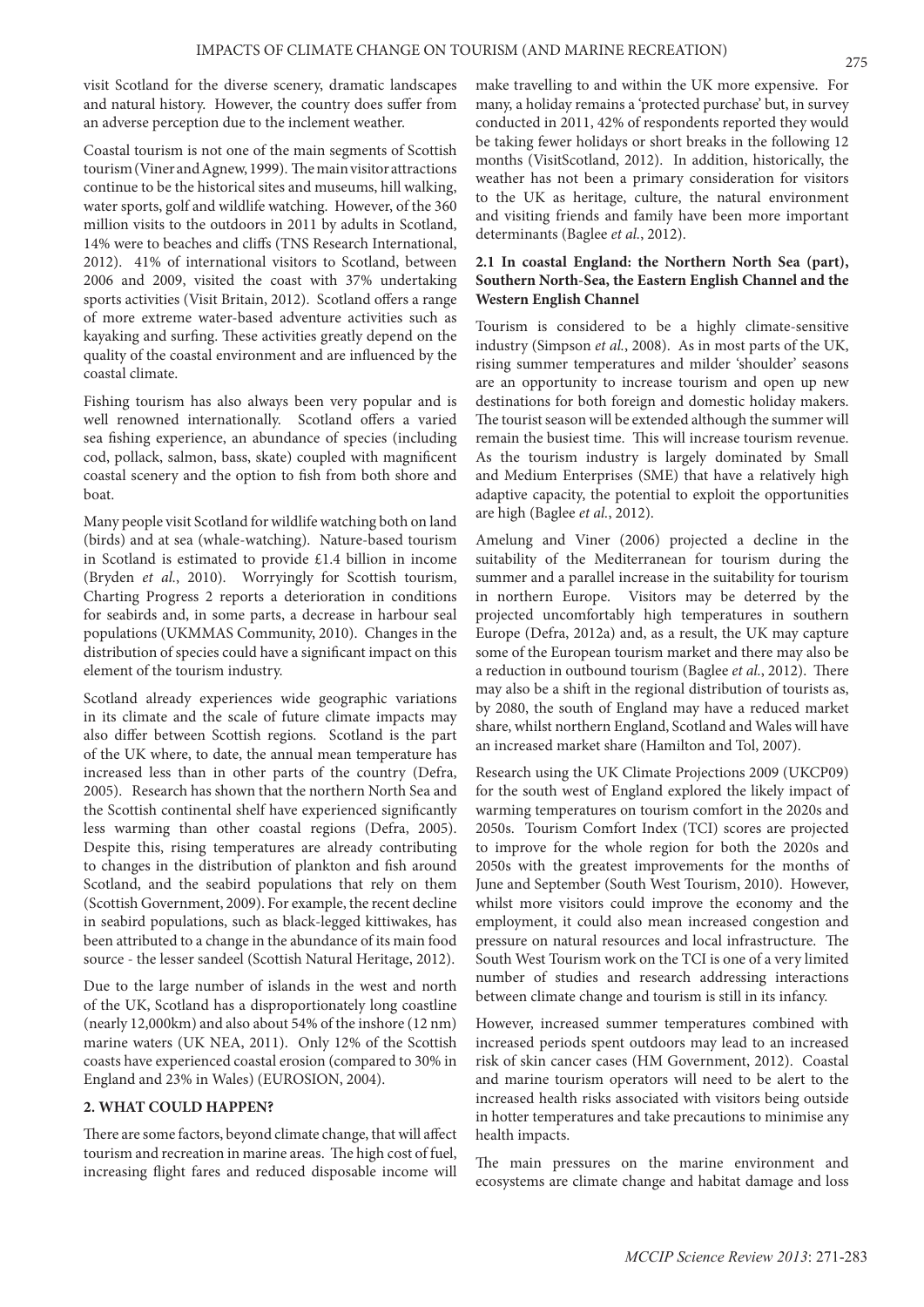from fishing (HM Government, 2010; Defra, 2011). UKCP09 projects that the UK shelf seas will be 1.5 to 4.0°C warmer by the end of the 21st century and that sea-level rise could range from 12 to 76cm (Murphy *et al.*, 2009). However, increased sea temperatures may lead to increased marine pathogens and harmful algae blooms with a consequent negative effect on human health. Vibrio marine pathogens cause nausea, cramps and headaches but are currently rare in the UK. There is currently no overall trend discernable for the microbiological quality of bathing waters (UKMMAS Community, 2010). However, *Vibrio* pathogens are sensitive to temperature and, as sea temperature rises, the number and severity of marine-acquired *Vibrio* infections is expected to increase (Baker-Austin *et al.*, 2010). There is currently no statutory requirement to monitor the incidence and prevalence of non-chlorea *Vibrios* bacteria that are sensitive to environmental temperatures (HM Government, 2011a) meaning it hard to fully understand the impact on the tourism industry.

Whilst rising sea temperatures and sea-level rise will affect all regions, the threat of increasing coastal erosion and flooding is greatest in the south and east of England where the land is sinking (so relative rates of sea-level rise are greater) and where changes to the marine ecosystem associated with rising temperatures are most apparent (UKMMAS Community, 2010). One of the risks assessed by the CCRA was the monetary losses as a result of an increasing proportion of UK tourist assets at risk from flooding. Whilst this risk assessment also included river flooding, the projections are that there is a low risk of monetary losses for the 2020s but gradually increasing to medium risk for the 2050s and high risk for the 2080s (Baglee *et al.*, 2012).

Rising sea level will result in beach loss (see Table 1) and, particularly in the southern North Sea, may wash away coastal nesting habitat of ground-nesting seabirds such as terns. Any increase in storminess could also lead to nests being washed away during summer or to large-scale mortality during winter (UKMMAS Community, 2010).

Climate models suggest that seasonal mean and extreme wave heights will increase slightly to the south-west of the UK, reduce to the north, and experience little change in the North Sea (Murphy *et al.*, 2009). However, there is very low confidence in storm projections (UKMMAS Community, 2010). Sea-level rise may allow larger waves to hit the shore eroding or damaging coastal structures. In England, the Government expects to invest at least £2.1 billion on flooding and coastal erosion over the next four years (HM Government, 2012).

There have also been a number of policy developments in England with direct relevance for climate change and tourism and marine recreation. In August 2011, England's new biodiversity strategy (Biodiversity 2020: A Strategy for England's wildlife and ecosystem services) was published. It builds on both the National Ecosystem Assessment (UK NEA, 2011) and the Natural Environment White Paper (NEWP) (HM Government, 2011b). Outcome 2 of Biodiversity 2020 specifically relates to marine habitats, ecosystems and fisheries (see Box 1). The rationale behind the outcome is that climate change will add to the pressures from human activities and there is a need to ensure the resilience of biological communities through effective conservation measures (Defra, 2011). Currently, it is not possible to state with confidence whether seas are being used sustainably because it is not possible to assess the cumulative impacts of all activities such as fisheries and leisure and recreation. There also needs to be greater understanding of the value people place on the quality of the marine environment and of the interdependences between climate change and socioeconomic drivers.

As well the value people place on the marine environment, there has been an increasing recognition of the value of a healthy natural environment to the economy and that we have been over-using many of our natural assets, including those from the marine environment. The NEWP committed to "creating a green economy in which economic growth and

# **Box 1. Outcome 2 Marine habitats, ecosystems and fisheries** Source: Defra (2011)

By 2020, we will have put in place measures so that biodiversity is maintained, further degradation has been halted and where possible, restoration is underway, helping deliver good environmental status and our vision of clean, healthy, safe, productive and biologically diverse oceans and seas. This will be underpinned by the following:

• 2A. By the end of 2016 in excess of 25% of English waters will be contained in a well-managed Marine Protected Area network that helps deliver ecological coherence by conserving representative marine habitats;

• 2B. By 2020 we will be managing and harvesting fish sustainably;

• 2C. By 2020 we will have marine plans in place covering the whole of England's marine area, ensuring the sustainable development of our seas, integrating economic growth, social need and ecosystem management.

|                  | Lower scenario   |                  |                  | <b>Upper scenario</b> |                   |                   |
|------------------|------------------|------------------|------------------|-----------------------|-------------------|-------------------|
|                  | 2020s            | 2050s            | 2080s            | 2020 <sub>s</sub>     | 2050s             | 2080s             |
| England          | $2 \text{ km}^2$ | $5 \text{ km}^2$ | $8 \text{ km}^2$ | $10 \text{ km}^2$     | $23 \text{ km}^2$ | $38 \text{ km}^2$ |
| Wales            | $1 \text{ km}^2$ | $3 \text{ km}^2$ | $5 \text{ km}^2$ | $3 \text{ km}^2$      | $7 \text{ km}^2$  | $12 \text{ km}^2$ |
| Scotland         | $0 \text{ km}^2$ | $1 \text{ km}^2$ | $2 \text{ km}^2$ | $2 \text{ km}^2$      | $5 \text{ km}^2$  | $10 \text{ km}^2$ |
| Northern Ireland | $\log m^2$       | $0 \text{ km}^2$ | $0 \text{ km}^2$ | $0 \text{ km}^2$      | $1 \text{ km}^2$  | $1 \text{ km}^2$  |

*Table 1: Protected beach loss (area km2 ). Source: Baglee* et al. *(2012)*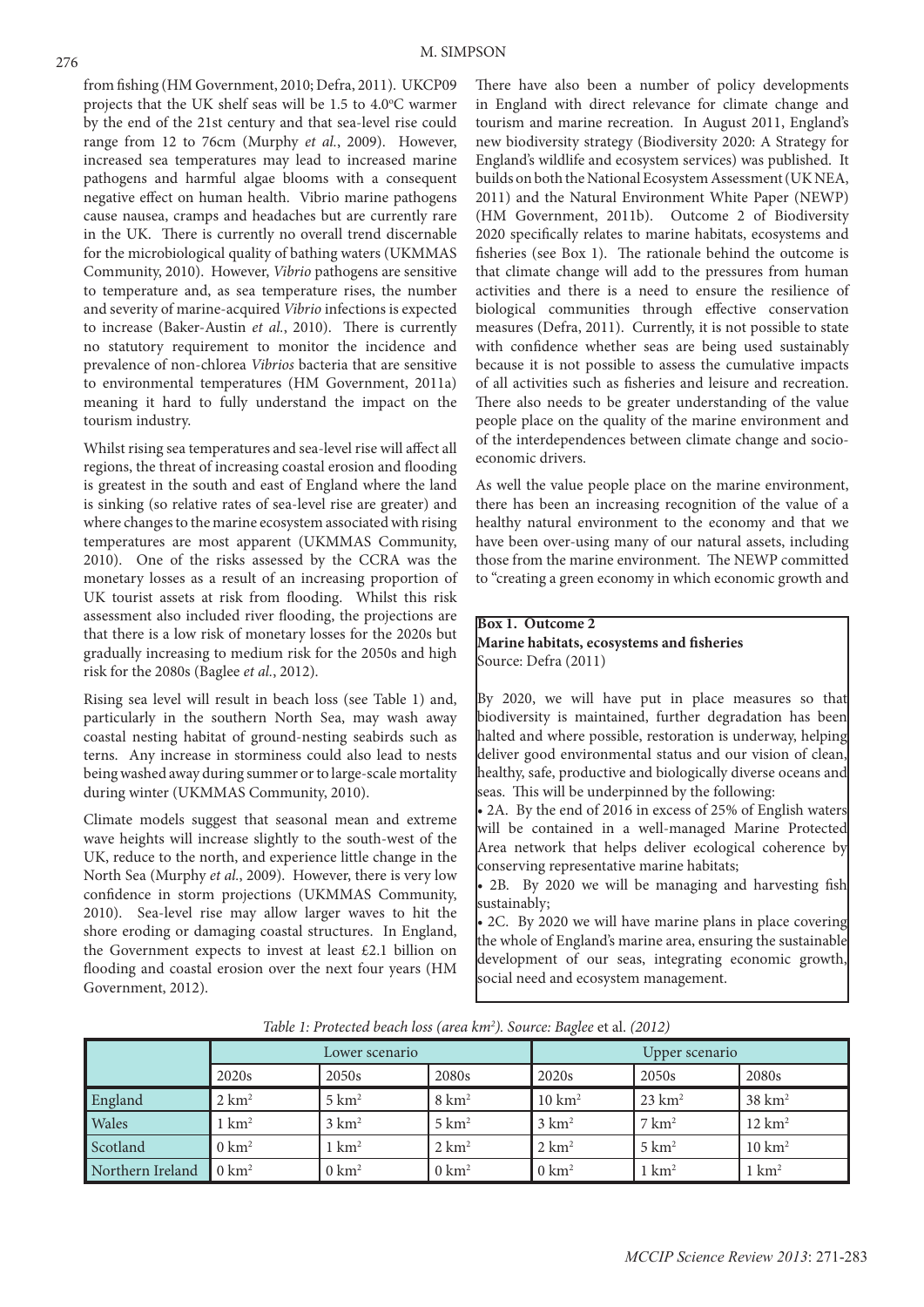the health of our natural resources sustain each other, and markets, business and Government better reflect the value of nature" (HM Government, 2011b). This commitment led to the creation of the independent Natural Capital Committee (NCC). The aim of the NCC is to:

• help the Government better understand how the state of the natural environment affects the performance of the economy and individual well-being; and

• advise the Government on how to ensure England's 'natural wealth' is managed efficiently and sustainably.

The NCC, which will report directly to the Economic Affairs Committee (chaired by the Chancellor of the Exchequer), will produce an annual State of Natural Capital Report providing information on where natural capital is being used unsustainably, with the first report expected in spring 2013.

# **Recommendations to increase understanding of the potential impacts**

Infrastructure, including roads, railways and buildings, located along the coast will become increasingly vulnerable to flooding and inundation events. A better characterization of infrastructures and attractions located within threatened areas should be undertaken to assess just how vulnerable these areas are and the severity of any potential impacts.

In addition, the impact of the predicted increase in tourism numbers needs to be assessed. Many coastal areas have traditionally welcomed tourists in relatively low numbers. Careful consideration is required to assess how these areas can best manage any increases in tourists. Further research is also required to understand and plan for the efficient use of energy and water and the development of appropriate waste management. If resources and natural capital are being degraded through over use, then any growth in tourism and related economic benefits cannot be sustained.

Whilst new risks and opportunities may emerge over the next 100 years as the climate changes are realised, there is still uncertainty related to when they will occur. As well as being proactive in implementing adaptation measures, there needs to be continued monitoring.

On land, the UKCP09 used 30-year time periods centred on 2020s, 2050s and 2080s and a range of emissions scenarios. However, although UKCP09 represented a significant advance from UKCIP02, for the marine environment, projections are only available for a medium emissions scenario and for the 2080s time period. This is as a result of lack of data, uncertainties over climate interactions and the inherent difficulty of modelling the marine environment. The predictions of future changes are largely hypothetical. Also, uncertainty remains over the magnitude and timing of climate change impacts especially at regional and local levels. However, if the tourism sector and others are to effectively adapt to future climate changes, the reliability and accuracy of the projections needs to be improved and enhanced and the links between climate change and impacts on marine ecosystems need to be better understood.

# **2.2 In the Irish Sea: coastal Wales, Isle of Man and coastal Northern Ireland**

# **Wales**

The Welsh Government's Sustainable Tourism Framework highlights adapting to climate change as being of critical importance to the future of sustainable tourism in Wales (Welsh Assembly Government, 2007). Climate projections suggest Wales may experience increasing average temperatures throughout the year, an increase in average rainfall in winter, a decrease in average rainfall in summer and rising sea levels. As in other parts of the country, hotter summers may boost the tourism industry by attracting larger numbers of visitors both from the UK and abroad. However, the existing high level of threat from tidal and coastal flooding may increase further severely affecting tourism infrastructure. By the 2080s, total beach area loss due to increased coastal erosion and sea-level rise could be between 2 and 8% (Defra, 2012b). In addition, the opportunities for activities such as abseiling and climbing may be reduced due to the increasing precariousness of cliffs.

As in other parts of the UK, coastal tourism in Wales is highly dependent on the quality of the shore and sea environment. Wales is already a popular surfing destination and the warmer summer months may create the right conditions to increase water sports activities and related tourism. The extent and participation in watersports, especially those involving full immersion, is likely to increase under warmer conditions (Pinnegar *et al.*, 2012). However, as a result of sea temperature rise, marine ecosystems may be more vulnerable to harmful viruses and bacteria. This could be particularly significant for marine tourism and limit the ability to exploit the favourable temperature conditions.

Due to the concentration of major towns and cities in coastal areas, the Urban Heat Ireland effect may be less evident in Wales than in other parts of the UK. Visitors to these areas in the high summer will find conditions more comfortable and this could make these areas more attractive to tourists.

With an already high risk of flooding in Wales, future sea-level rise could exacerbate that risk. The financial implications for the tourism industry are directly linked to the number of tourist assets at risk of flooding (Baglee *et al.*, 2012). As tourist assets are concentrated in certain locations, such as along coastal areas, even localised flooding incidents or sea level rise could have a dramatic impact on the tourism industry.

There are still significant uncertainties over the precise scale and nature of climate change impacts on the unique and particularly vulnerable environments including designated coastal habitats. This should be addressed with some urgency. Future changes in wind patterns and directions are also particularly difficult to predict. However, any changes may increase exposure for certain coastlines but also generate recreational opportunities through enhanced conditions for windsurfing.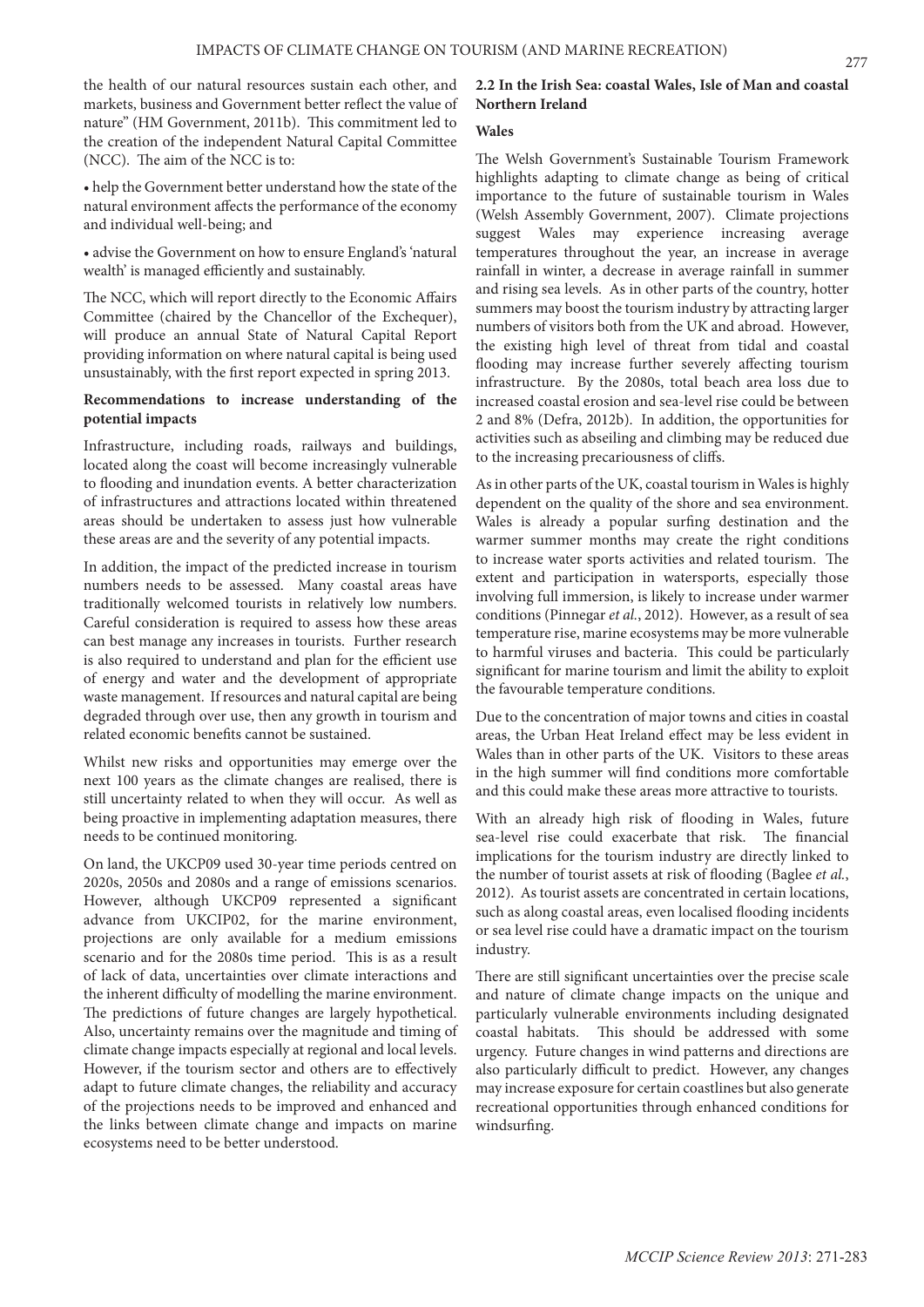#### **Isle of Man**

The climate of the Isle of Man is significantly controlled by the surrounding marine climate. As conditions change in the Irish Sea, the Isle of Man is expected to get warmer, especially during the summer months. The tourism sector will benefit from an extended season and a more attractive overall climate for visitors. Potential issues resulting from an increase in visitor numbers and the potential impacts that climate change might have on tourism infrastructure have been identified (Firth and Hutchins, 2006). For example, the transportation system needs to be improved and the existing accommodation modified to increase protection against storm surge, floods and other extreme events.

The Isle of Man has many unspoilt beaches popular with visitors. Sea-level rise across the whole UK is predicted to result in a loss of 3 to 16km<sup>2</sup> of beach by the 2020s and 12 to 61 km2 by the 2080s (Baglee *et al.*, 2012). However, the actual impact will vary regionally depending on geomorphological conditions. Any reduction in beach area will contribute to increased pressure for space on beaches where demand is already high which could result in overcrowding and, subsequently, dissuade visitors. Other, less vulnerable beaches could become more popular.

As fishing is a major tourist activity on the island, a warming sea and a warming climate may threaten the industry. Toxic algal blooms are already being monitored, as they are across the UK, and they are predicted to increase in number and severity in the forthcoming decades (Defra, 2005). This will endanger the marine life and especially shellfish which is important not only for the fishing industry but also for tourism.

The coastline of the Isle of Man is rich in marine life. The Irish Sea contains important populations of sea birds, fish and cetaceans including the bottlenose dolphin, grey seals and basking sharks. Diving and wildlife watching activities are prominent on the island and are responsible for a significant share of the tourism sector. The predicted increase in sea surface temperature is expected to have a serious impact on cetaceans and fish predators (Sea Watch Foundation, n.d). Smaller increases in temperature may have local impacts on the primary productivity of the Irish Sea and thus a local impact on potential food for cetaceans. A shift in plankton distribution and abundance will have implications for seals, dolphins and sharks in the area surrounding the Isle of Man which may have a knock-on impact for the popular wildlifewatching tourism operators.

### **Republic of Ireland**

Climate change in Ireland is projected to result in warmer, drier summers, milder, wetting winters and rising sea levels. The summer and autumn are projected to warm much faster than winter and spring (Sweeney *et al.*, 2009). The temperate climate should be capable of absorbing the predicted changes in climate without resulting in unacceptable comfort levels for visitors. Warmer weather will make golf more attractive as an activity. But erosion of links courses due to rising sea levels and stormier conditions is already a significant problem. Charter boat trips for angling, whale and bird watching, kayaking, sailing and cruising are all affected by poor weather conditions which may become worse in years to come.

Coastal flooding, caused by a combination of sea-level rise, storm surges and increased wave energy, and the resultant coastal erosion will be more widespread (Heritage Council and Fáilte Ireland, 2009). The cities and towns of Ireland are nearly all located by the coast, or on a large river, or both (Irish Academy of Engineering, 2009). Rising sea levels and more frequent and higher storm surges will expose Ireland's coastline to a greater risk of erosion and expose coastal defences to potential damage or collapse.

As changes to the climate affect the natural heritage, then they will also have implications for Ireland's tourism industry. For example, the Atlantic salmon is an important tourism resource and is likely to be greatly affected by a rise in water temperature (Heritage Council and Fáilte Ireland, 2009). In addition, seals may be affected by rising sea levels as their traditional haul out and breeding sites become flooded (ibid). However, more whales and dolphins are being sighted off the Irish coast and leatherback turtles are also predicted to become more frequent visitors.

A changing climate can also provide opportunities. However, a recent Fáilte Ireland publication on innovation in tourism (Fáilte Ireland, 2012d) does not mention climate change either as a reason to be innovative or as providing an opportunity to innovate activities and operations.

# **Northern Ireland**

The weather in Northern Ireland is predicted to become warmer overall (between 1 and 3.5°C by the end of the 2080s), including milder autumns and winters, and, as a result, become more welcoming to international visitors (Murphy *et al.*, 2009). Warmer, drier summers and milder autumns and winters may extend the length of the traditional tourist seasons and make the country a more attractive destination providing new and additional opportunities for the industry.

Climate change might not create new risks but instead change the frequency and severity of the risks faced. Climate change may increase the vulnerability of coastal and marine environments. Extreme weather is predominant among potential risks related to climate change but other risks, such as increased coastal erosion, are increasing. An increased frequency in extreme events could cause disruption and reduce opportunity for transport affecting the transport of tourists (Baglee *et al.*, 2012).

Flooding (including coastal flooding) is possibly the single greatest climate change concern for businesses in Northern Ireland (Climate Northern Ireland, no date a). For the CCRA, it was not possible for the financial impact of flooding on tourism assets to be fully assessed (Baglee *et al.*, 2012), nor to calculate a response function for tourism assets at risk of flooding owing to a lack of detailed information on the location of the assets and the corresponding flood risk especially for Scotland and Northern Ireland (Ramsbottom *et al.*, 2012). However, flood frequency data indicates tourist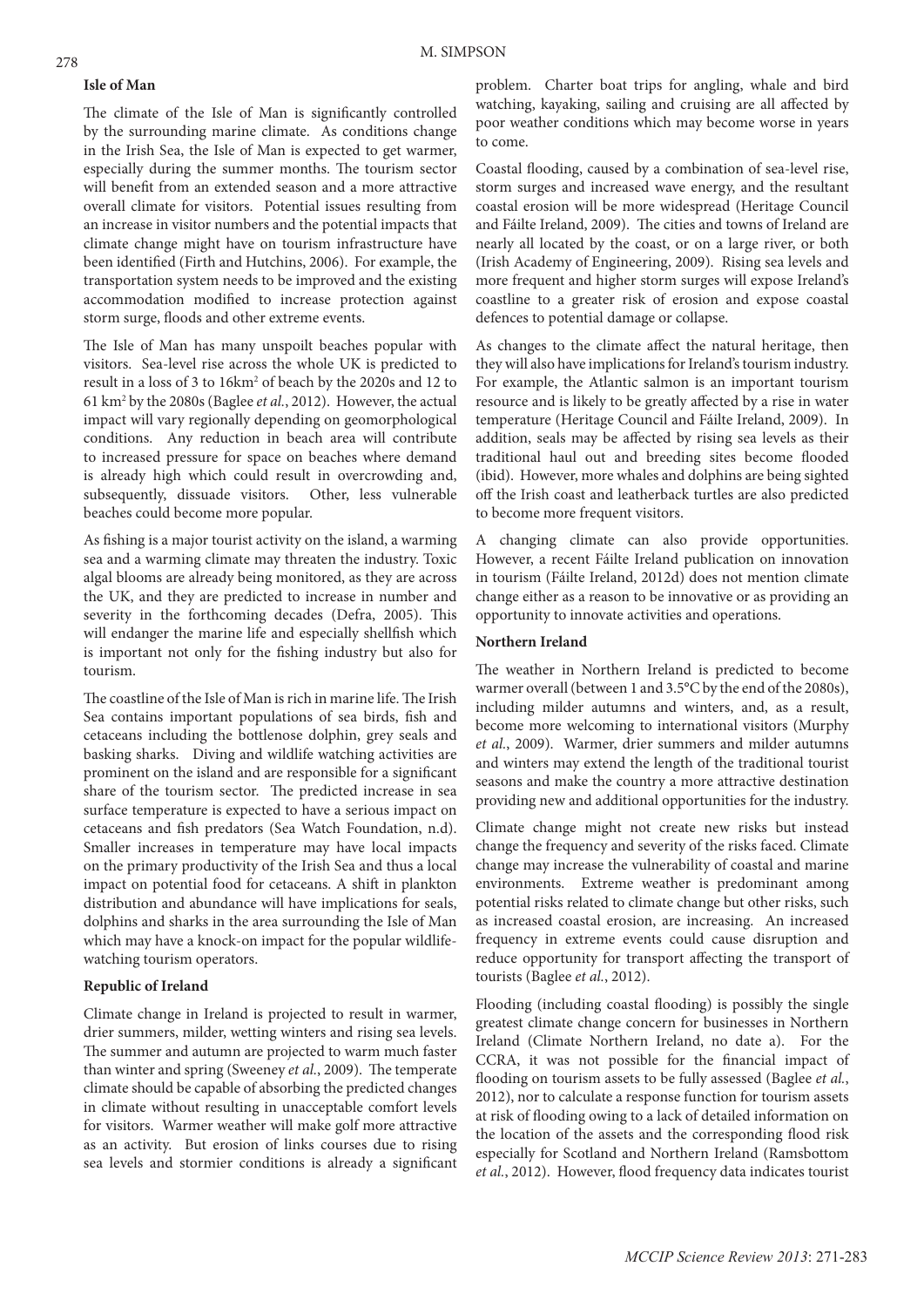assets at risk of flooding on the coast could be inundated between three and five times more frequently by the 2080s if adaptation measures are not implemented (ibid).

Further sea-level rise could result in increased erosion and coastline retreat, impacting tourism and natural resources such as intertidal habitats. Beaches and tourist facilities may be at increasing risk. For example, beach area loss due to sealevel rise could be up to 100 ha by the 2080s (Defra, 2012c).

Fishing around the whole of the UK may be markedly different in years to come. There could be a very different mix of fishes including some species currently not native (UKMMAS Community, 2010). In addition, increased water temperatures can be lethal to fish such as salmon. However, there are no detailed predictions due to the complexity of the relationship between climate and distribution.

As many of the threats from climate change are closely linked and interrelated, they should not be considered in isolation or solely by Government. There is a need for coordinated adaptation plans and the inclusion of climate change risk assessments in business and emergency planning. address the threats and build capacity, integrated coastal zone management will be increasingly important (Climate Northern Ireland, no date b).

# **Recommendations to increase understanding of the potential impacts**

There has now been a Preliminary Flood Risk Assessment for Northern Ireland which suggests that 1,000 properties each year are at risk from coastal flooding (Climate Northern Ireland, no date b). However, to date, this information has not been translated into a strategy to help prepare the country and the coastal tourism sector to cope with the risks.

Compared to other countries, there is still a lack of data for Northern Ireland making it harder to predict the potential impacts of future climate change. As with other countries within the UK, there are now statutory requirements for climate change adaptation in Northern Ireland contained in the UK Climate Change Act 2008. The first Northern Ireland Adaptation Programme is currently being prepared by a Cross Departmental Working Group on Climate Change (Climate Northern Ireland, no date b). The aim is to address the risks identified in the CCRA by mainstreaming adaptation actions and building adaptive capacity across Government departments. It will then be essential that the SME that are so important to the economy in Northern Ireland, especially those in the tourism sector, are supported.

## **2.3 In coastal Scotland: the West Coast, the Minch and the Northern North Sea**

Scotland is currently reviewing its natural tourism strategy. VisitScotland (2012) is keen that domestic tourism (from both Scottish and other UK markets) is further encouraged. However, as international visitors account for just 16% of trips to Scotland yet contribute 35% of the total visitor spend (VisitScotland, 2012), it is this segment of the market that should be further exploited. In addition, The Government Economic Strategy identifies seven growth sectors, based

*Table 2: Changes to the Scottish climate by 2050 under a medium emissions scenario. Source: Murphy* et al. *(2009)*

| Region                  | Temperature                 | Precipitation |
|-------------------------|-----------------------------|---------------|
| <b>Eastern Scotland</b> | 2.3°C warmer                | 10% wetter    |
| Northern Scotland       | 2.0°C warmer                | 12% wetter    |
| Western Scotland        | $2.4$ <sup>o</sup> C warmer | 15% wetter    |

on opportunities due to existing comparative advantages or through the potential to capitalise on unique natural assets, including sustainable tourism (Scottish Government, 2011a).

It is predicted that, over the coming decades, changes in climate will cause more frequent extreme weather events in Scotland (Murphy *et al.*, 2009). There will also be incremental changes which, though less obvious, will present adaptation challenges. The UK Climate Projections 2009 (UKCP09) suggest Scotland will get warmer, wetter winters and hotter, drier summers (see Table 2) (Murphy *et al.*, 2009). The UKCP09 also suggest that, over the next century, sea level around Scotland will rise due to both global heating and expansion of ocean water and melting ice sheets. However, in most of Scotland the land surface is actually rising due to post-glacial rebound. This is not happening rapidly enough to negate sea-level rise but it does reduce the absolute levels (Scottish Government, 2009).

The warmer summer temperatures may encourage more outdoor recreation and tourism and increases in sea temperature may increase coastal tourism. Water sports such as kayaking, canoeing, surfing and yachting are very likely to benefit from any increases in summer temperatures and the tourism season is likely to be extended by several months. However, sea-level rise and an increase in the intensity of storms will increase the risk of coastal flooding and threaten coastal habitats. Mudflats, saltmarsh, sand dunes and other coastal habitats are vulnerable to sea-level rise especially where there is no space for them to move inland (Scottish Natural Heritage, 2012). However, these habitats are important for natural coastal defence and their erosion will reduce their contribution and potentially result in an increase in coastal flooding. Coasts will be disproportionately affected by climate change, so more resources are required for adaptation on coasts (Scottish Government, 2011d).

Since the mid-1980s, sea temperature warming has been more pronounced in the Minches and Western Scotland (UKMMAS Community, 2010). These changes may lead to shifts in the location of fish stocks and increased sea temperatures may increase the risk of marine pathogens harmful to human health. The wetter weather and increase in extreme events may increase weathering of coastal paths impacting access (Scottish Natural Heritage, 2012). Although highly uncertain, the wave climate in winter may roughen and this could cause more frequent disruption to ferry services off north west Scotland and across the Irish Sea (Pinnegar *et al.*, 2012). The economic cost of adverse wave climate in the Western Isles of Scotland is currently about £10 million per annum (Woolf *et al.*, 2004).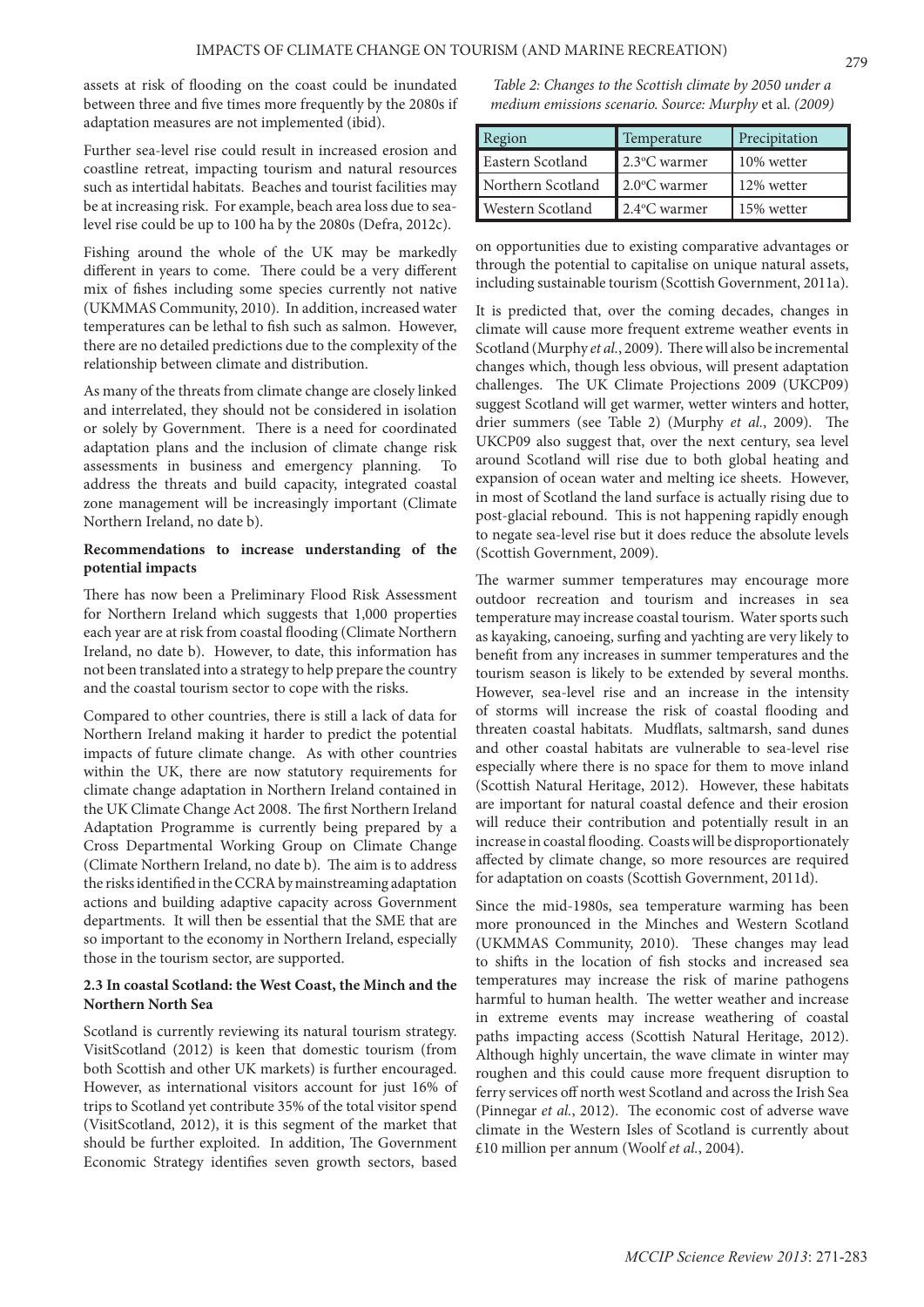The predicted increase in extreme events will have an impact on insurance companies which may have a knock-on impact on Small and Medium Enterprises (SME) (Scottish Government, 2011b). Globally, insurers have observed an upward trend in weather-related insured losses due to the increase in frequency and intensity of extreme weather events and the increasing economic cost associated with them (Climate Wise, 2012).

Vulnerability to climate variability is partly a function of the inherent capacity to adapt. To ensure effective, coordinated planning and ensure that Scotland is as resilient as possible to the future impacts of climate change the Government has produced Scotland's Climate Change Adaptation Framework (Scottish Government, 2009). The aim of the Framework is to improve understanding of the impacts; equip stakeholders with the skills and tools needed to adapt; and integrate adaptation into wider regulation and policy (ibid). In addition, sector-specific action plans have recently been produced. The Business and Industry sector Action Plan focuses on the seven key sectors highlighted in the Government Economic Strategy including tourism (Scottish Government, 2011b). Businesses need to be in a position to manage the risks and also ready to take advantage of new opportunities. It is fundamental that climate change is reflected in visitor and recreation management plans.

Like in England, there is a new framework for managing the seas provided by the Marine (Scotland) Act 2010. The Act includes the legal duty to develop a Marine Protected Area (MPA) network which can be adapted over time including flexibility on site boundaries. This will require a better understanding of ecosystems and the ecosystem services which underpin the socio-economic uses of the sea including how climate change and factors such as temperature rise will affect them (Scottish Government, 2011c). There will also need to be a periodic review of the MPA network in response to climate change (ibid).

## **Recommendations to increase understanding of the potential impacts**

Warmer summer temperatures will benefit small coastal towns and islands in Northern Scotland bringing additional economic activity to these locations. Particular attention should be paid to the transport network which is mainly made up of ferry links and coastal roads. Increased risks of extreme weather events such as coastal flooding and landslides could cause damage and disruption to fragile island and remote communities who rely on inbound tourism. For example, the value of tourism in the Western Isles, which is mainly coastal in nature, is estimated at £50 million per annum (Taylor *et al.*, 2010).

The impact of climate change on both commercial and recreational fish stocks and fisheries is complex and still not fully understood. To support recreational fisheries, there needs to be long-term monitoring or water quality, sea temperatures and fish populations to assess environmental and fish population changes as a result of climate change.

Warming seas could also further alter the distribution of marine species of importance for marine wildlife watching and angling. As these segments are so financially important to Scottish tourism, it is vital that particular attention is paid to further understanding the potential impacts.

# **3. KNOWLEDGE GAPS**

In order to fully understand the impact of marine climate change on coastal tourism and marine recreation it is essential to address the following knowledge gaps:

a. As the summers become warmer and the winters milder, the UK will become a more attractive destination for tourists – both from Europe and domestically. Research using the UKCP09 and the Tourism Comfort Index (TCI) predict that the south west will be come 'ideal' for tourism during the summer months. However, this does not translate into a prediction for visitor numbers. Further research is required into visitors' preferences especially relating to the reasons for visiting certain locations and how these might change as the climate changes. This should also include assessment of the carrying capacity of sites as any increases in tourism could have a detrimental impact on existing infrastructure.

b. Climate change is predicted to increase coastal flooding and erosion through sea-level rise and an increase in extreme events. Tourism operations and infrastructure are often clustered in coastal locations. There needs to be more detailed vulnerability mapping of the potential impacts to identify where and how to target adaptation. This should then be followed by strategies with clear, deliverable actions.

c. There are inherent difficulties in modelling the marine environment and uncertainty remains over the magnitude and timing of climate change impacts. This, coupled with lack of understanding on the complex marine ecosystem interactions, means it is very hard to predict how marine ecosystem processes may react. Harmful marine pathogens, the northward migration of fish species and the changing distribution of marine species of importance for wildlife watching could all have a devastating impact on tourism. It is vital further attention is paid to understanding marine processes in the face of climate change.

# **4. SOCIO-ECONOMIC IMPACTS**

The paper already deals with socio economic and environmental impacts of climate change on tourism and marine recreation.

If the UK experiences milder, colder seasons and more reliable summers in line with the current predictions, the tourism season will be extended. This will provide increased opportunities for more year-round employment rather than the traditional seasonal work. However, increased coastal flooding and extreme events may deter visitors. Incremental change in climate that impact on species distribution will also have an impact on angling and wildlife-watching. These changes could result in significant costs for tourism operators. In addition, if marine and coastal tourism resources and natural capital are being degraded through over use and exploitation, then any growth in tourism and related economic benefits can not be sustained.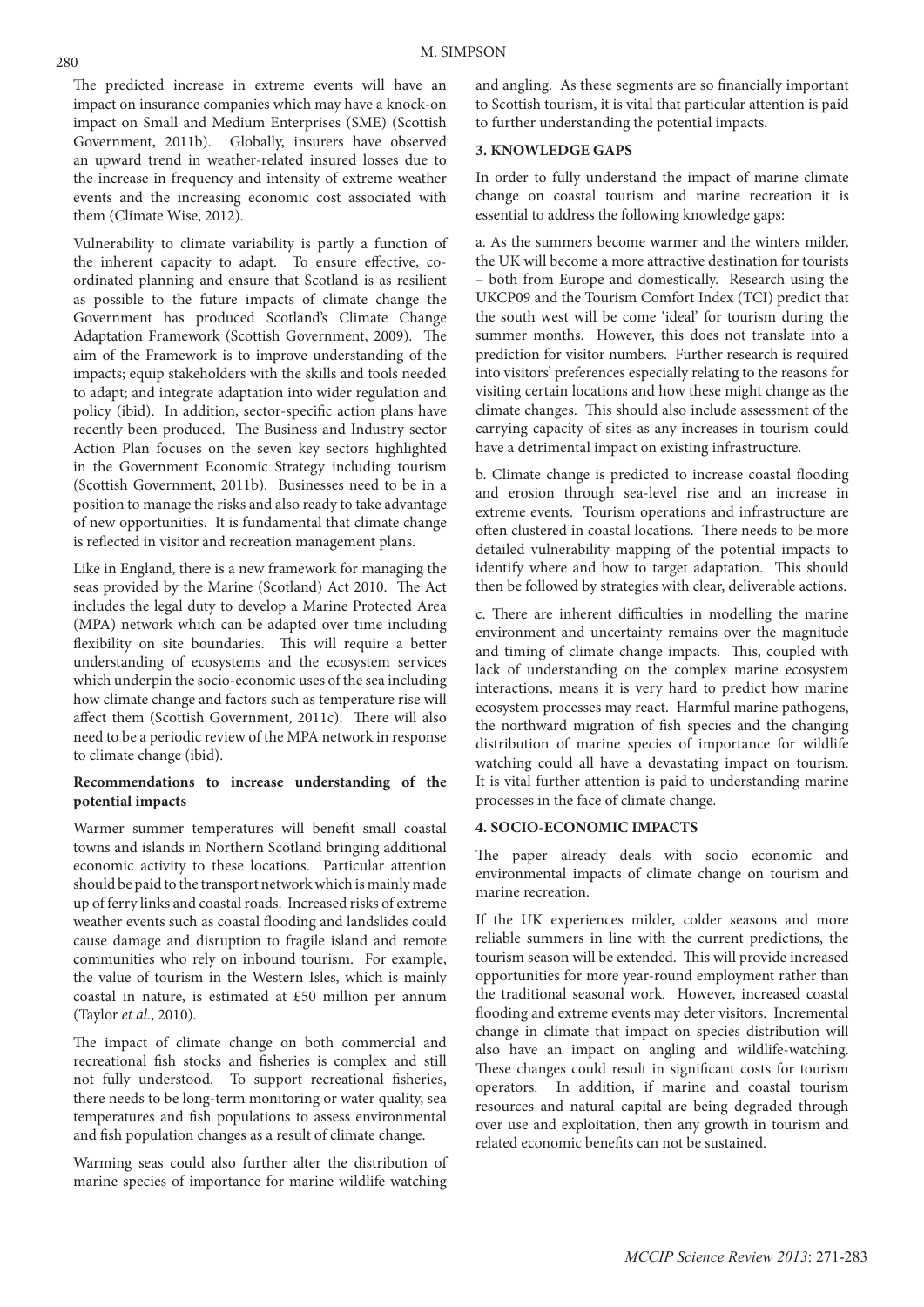# **5. CONFIDENCE ASSESSMENT**



Amount of evidence

In the UK, research into the impact of climate change on coastal tourism and the impact on visitor numbers is still a relatively recent discipline. However, changes in the marine climate have been observed in a significant number of regions and countries. The relationship between climate change and the impacts on marine and coastal tourism is increasingly accepted by the scientific community and there is growing evidence of the general population shifting their tourism preferences in line with changes in climate.

**What could happen?** 



Research into the effect of changes in the marine climate and the impacts on tourism is ongoing. Due to uncertainty in the climate predictions and even greater uncertainty in how tourists and the tourism sector will adapt to climate changes, it is not possible to explicitly predict how the tourism sector will be affected. However, several models, research and studies have all suggested similar impacts which have also started to be observed in some regions and countries of the UK. The UK is expected to have increased numbers of visitors due to the air and sea temperatures become more stable and reliable during the summer months.

## **CITATION**

Please cite this document as:

Simpson, M. (2013) Impacts of climate change on tourism (and marine recreation), *MCCIP Science Review 2013*, 271- 283, doi:10.14465/2013.arc29.271-283

#### **REFERENCES**

- Amelung, B. and Viner, D. (2006) The sustainability of tourism in the Mediterranean: Exploring the future with the Tourism Climatic Index. *J. Sust. Tourism*, **14**(4), 349- 366.
- Arkell, B., Darch, G., and McEntee, P. (2007) *SNIFFER UK CC13 Preparing for a Changing Climate in Northern Ireland: summary report.* http://www.doeni.gov.uk/preparing\_ for\_a\_climate\_change\_in\_northern\_ireland\_executive\_ summary.pdf.
- Baglee, A., Haworth., A. and Anastasi, S. (2012) *Climate Change Risk Assessment for the Business,*  and Services Sector. gov.uk/Document.aspx?Document=10073\_ CCRAfortheBusinessIndustryandServices16July2012.pdf. Date of access 13/11/2012.
- Baker-Austin, C., Stockley, L., Rangdale, R. and Martinez-Urtaza, J. (2010) Environmental occurrence and clinical impact of *Vibrio vulnificus* and *Vibrio parahaemolyticus*: a European perspective. *Env. Micro. Rep*.,1758 - 2229.
- Bryden, D.M., Westbrook, S.R., Burns, B.R., Taylor, W.A. and Anderson, S. (2010) *Assessing the economic impacts of nature based tourism in Scotland*. Scottish Natural Heritage, Inverness. pp. 105.
- Climate Northern Ireland (Undated, a) *Helping businesses adapt to our changing climate.* www.climatenorthernireland. org.uk/resources/Helping+Businesses+Adapt+to+our+Ch anging+Climate.pdf Date of access 19/11/2012
- Climate Northern Ireland (Undated, b) *Adapting to Climate Change: An introduction for Public Sector policy makers, resource managers and practitioners*. http://www. climatenorthernireland.org.uk/resources/Adapting+to+ Climate+Change+Public+Sector+Guidance2.pdf. Date of access 19/11/2012
- Climate Wise (2012) *The ClimateWise 2012.* Thought Leadership Series, Issue 2. http://www.climatewise.org.uk/ thought-leadership/ Date of access 15/11/2012.
- Deloitte and Oxford Economics (2010) *The Economic Contribution of the Visitor Economy – UK and the nations*. http://www.deloitte.com/assets/Dcom-UnitedKingdom/ Local%20Assets/Documents/UK\_THL\_VisitorEconomy\_ Sept08.pdf. Date of access 21/11/12.
- Defra (2005) *Charting Progress: An Integrated Assessment of the State of the UK Seas*. Defra, London, UK
- Defra (2011) *Biodiversity 2020: A strategy for England's wildlife and ecosystem services*. Defra, London.
- Defra (2012a) *The UK Climate Risk Assessment 2012 Evidence Report*. Defra, London, UK.
- Defra (2012b) *A climate change risk assessment for Wales.* http:// randd.defra.gov.uk/Document.aspx?Document=10081\_ CCRAforWales16July2012.pdf. Date of access 13/11/2012.
- Defra (2012c) *A climate change risk assessment for Northern Ireland.* http://randd.defra. gov.uk/Document.aspx?Document=10068\_ CCRAforNorthernIreland16July2012.pdf. Date of access 13/11/2012.
- Department of Enterprise, Trade and Investment (DETINI) (2012) *Northern Ireland Visitor Attraction Survey.* http:// www.detini.gov.uk/visitor\_attraction\_2011.pdf. Date of access 16/11/2012
- Environmental Protection Agency (EPA) (2008) *The Quality of Bathing Water in Ireland – a report for the year 2007.* Wexford, Ireland.
- EUROSION (2004) *A European initiative for sustainable coastal erosion management.* http:///www.eurosion.org/ index.html. Date of access 15/11/2012.
- Fáilte Ireland (2010) *Visitor Attitudes Survey 2010*. http://www.failteireland.ie/FailteIreland/media/ WebsiteStructure/Documents/3\_Research\_Insights/4\_ Visitor\_Insights/Visitor-Attitudes-Survey-Exec-Summary. pdf?ext=.pdf Date of access 27/11/2012
- Fáilte Ireland (2012a) *Annual Report 2011.* Fáilte Ireland, Dublin.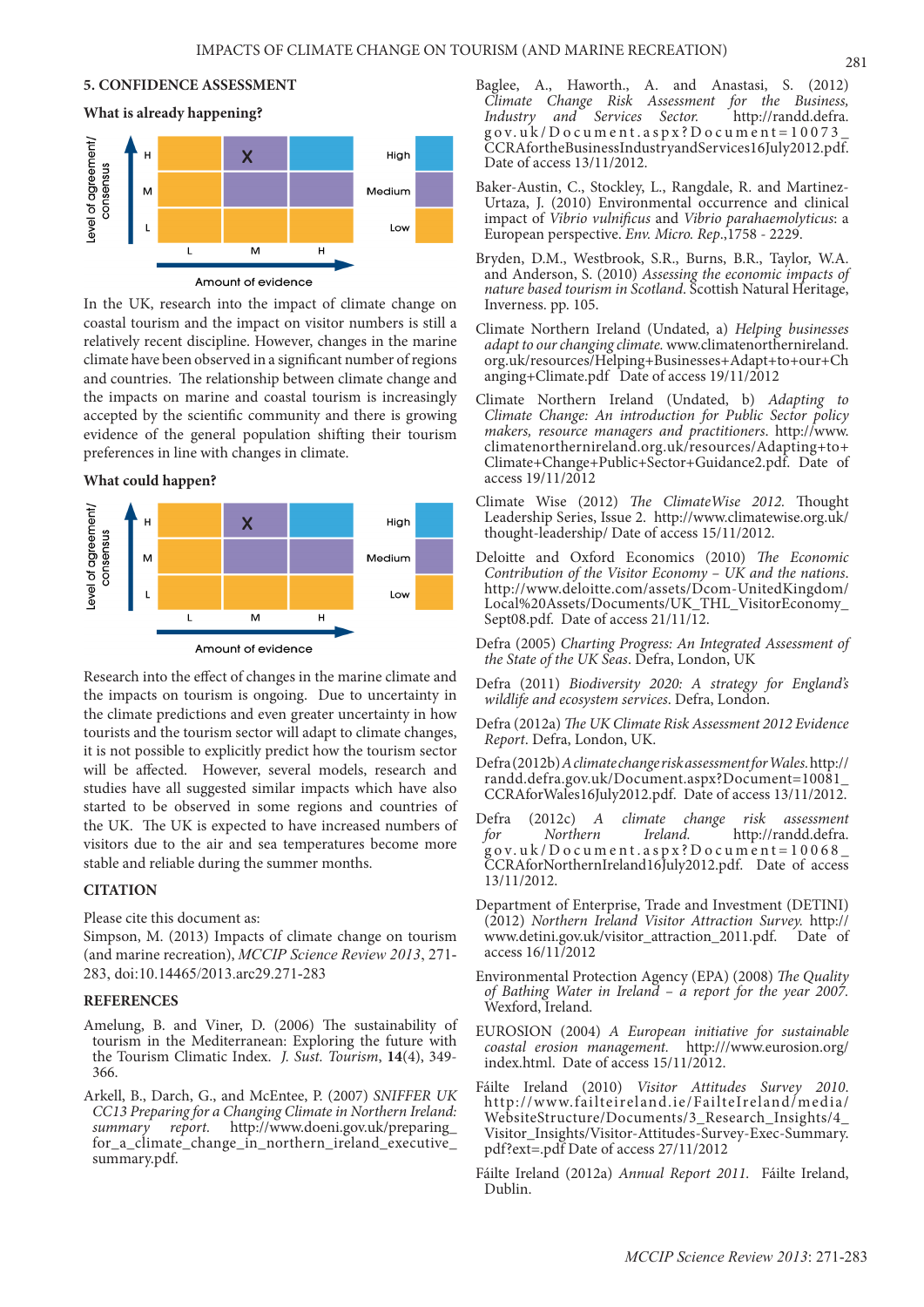- Fáilte Ireland (2012b) *Activity product usage among overseas vsitors in 2011.* http://www.failteireland.ie/FailteIreland/ media/WebsiteStructure/Documents/3\_Research\_ Insights/1\_Sectoral\_SurveysReports/Activities\_2011(p)-1. pdf?ext=.pdf Date of access 27/11/2012
- Fáilte Ireland (2012c) *Visitor attitude on the environment:*  http://www.failteireland.ie/FailteIreland/ media/WebsiteStructure/Documents/2\_Develop\_Your\_ Business/1\_StartGrow\_Your\_Business/Water-Quality-Factsheet.pdf?ext=.pdf Date of access 27/11/2012.
- Fáilte Ireland (2012d) *Fostering an Innovation Culture in Irish Tourism – A summary paper.* http://www.failteireland. ie/FailteIreland/media/WebsiteStructure/Documents/3\_ Research\_Insights/3\_General\_SurveysReports/Fosterin ganInnovationCultureinIrishTourism-OnlineVersion\_ Publication\_v1.pdf?ext=.pdf Date of access 27/11/2012
- Fealy, R., Sweeney, J., Murphy, C., and McElwain, L. (2006) *The Isle of Man Climate Change Scoping Study: Climate Indicators for acclimatise and the Department of Local Government and the Environment, Isle of Man Government*. http://www.gov.im/lib/docs/dlge/3climateindicatorsfinal. pdf. Date of access 17/11/2012
- Firth, J. and Hutchins, A. (2006) *The Isle of Man Climate Change Scoping Study.* Acclimateise, Southwell. http://www. gov.im/lib/docs/dlge/enviro/executivesummaryfinalv2.pdf. Date of access 22/11/2012.
- Fish, P. and Moore, R. (2005) *Climate change impacts on coastal cliffs: accessing and using meaningful data*. Presentation at the CLIFFS Meeting, Loughborough University, October 2005. URL accessed 25 August 2008: www.cliffs.lboro.ac.uk.
- Hamilton, J.M. and Tol, R.S.J. (2007) The impact of climate change on tourism in Germany, the UK and Ireland: a simulation study. *Regional Env. Change*, **7**, 161–172.
- Heritage Council and Fáilte Ireland (2009) *Climate Change, Heritage and Tourism: Implications for Ireland's coast and inland waterways*. Kilkenny, Ireland.
- HM Government (2010) *Government Commentary on Charting Progress 2: The state of UK seas*. Defra, London
- HM Government (2011a) *UK Marine Policy Statement*. The Stationary Office, London.
- HM Government (2011b) *The Natural Choice: securing the value of nature.* The Stationary Office, London
- HM Government (2012) *UK Climate Change Risk Assessment: Government Report*. The Stationary Office, London.
- Hulme, M., Jenkins, G.J., Lu, X., Turnpenny, J.R., Mitchell, T.D., Jones, R.G., Lowe, J., Murphy, J.M., Hassell, D., Boorman, P. *et al.* (2002) *Climate change scenarios for the United Kingdom: The UKCIP02 Scientific Report.* Tyndall Centre for Climate Change Research, School of Environmental Science, University of East Anglia, Norwich, UK. 120pp.
- Intergovernmental Panel on Climate Change (IPCC) (2007) *A contribution of working groups I, II and III to the Fourth Assessment Report of the Intergovernmental Panel on Climate Change*. http://www.ipcc.ch. Date of access 18/11/2012
- Irish Academy of Engineering (2009) *Critical Infrastructure: Adaptation for climate change.* Dublin, Ireland.
- Isle of Man Government (2010) http://www.gov.im/ isleofman/economic.xml. Date of access 24/11/2012
- Isle of Man Government (2012) *Isle of Man Tourism Visitor Economy Strategy.* Isle of Man.
- Isle of Man Treasury (2010) *Passenger Survey Annual Report 2010.* Economic Affairs Division, Isle of Man Treasury, Isle of Man.
- Jenkins, G.C., Perry, M.C. and Prior, M.J.O (2007) *The climate of the United Kingdom and recent trends.* Met Office Hadley Centre, Exeter, UK.
- Murphy, J., Sexton, D., Jenkins, G., Boorman, P., Booth, B., Brown, K., Clark, R., Collins, M., Harris, G. and Kendon, L. (2009) *UK Climate Projections science report: Climate change projections.* Met Office Hadley Centre. http://ukclimateprojections.defra.gov.uk. Date of access 22/11/2012.
- Natural England (2012) *Monitor of Engagement with the Natural Environment: The national survey of people and the natural environment.* http://publications.naturalengland. org.uk/publication/1712385?category=47018. Date of access 13/11/2012
- Office for National Statistics (2009) *Travel Trends 2008: Data and Commentary from the International Passenger Survey.* http://www.statistics.gov.uk/downloads/theme\_transport/ Travel\_Trends\_2008.pdf. Date of access 18/11/2012.
- Office for National Statistics (2012) *Travel Trends 2011: Data and Commentary from the International Passenger Survey.* http://www.ons.gov.uk/ons/rel/ott/travel-trends/2011/ index.html. Date of access 13/11/2012
- Pinnegar, J., Watt, T. and Kennedy, K. (2012) *Climate Change Risk Assessment for the Marine and Fisheries Sector.* http:// randd.defra.gov.uk/Document.aspx?Document=10078\_ CCRAfortheMarineandFisheriesSector16July2012.pdf. Date of access 13/11/2012
- Ramsbottom, D., Sayers, P., and Panzeri, M. (2012)<br>Climate Change Risk Assessment for the Floods *Climate Change Risk Assessment and Coastal Erosion Sector.* http://randd.defra. gov.uk/Document.aspx?Document=10075\_ CCRAfortheFloodsandCoastalErosionSector16July2012. pdf. Date of access 16/11/2012.
- Scottish Climate Change Impacts Partnership (SCCIP) (2010) *Adapting to Climate Change: A guide for businesses in Scotland.* Montgomery Litho Ltd, Scotland.
- Scottish Government (2009) *Scotland's Climate Change Adaptation Framework.* Edinburgh, Scotland.
- Scottish Government (2011a) *The Government Economic Strategy*. Scottish Government, Edinburgh.
- Scottish Government (2011b) *Scotland's Climate Change Adaptation Framework: Business and industry sector Action Plan.* http://www.scotland.gov.uk/Resource/ Doc/175776/0114872.pdf. Date of access 19/11/2012
- Scottish Government (2011c) *Scotland's Climate Change Adaptation Framework: Marine and Fisheries Sector Action Plan.* http://www.scotland.gov.uk/Topics/ Environment/climatechange/scotlands-action/adaptation/ AdaptationFramework/SAP/MarineandFisheries/PDF Date of access 20/11/2012
- Scottish Government (2011d) *Scotland's Climate Change Adaptation Framework: Biodiversity and Ecosystem Resilience Sector Action Plan.* http://www.scotland.gov. uk/Topics/Environment/climatechange/scotlands-action/ adaptation/AdaptationFramework/SAP/Biodiversity/PDF Date of access 16/11/2012
- Scottish Natural Heritage (2012) *Climate Change and Nature in Scotland.* Inverness, Scotland.